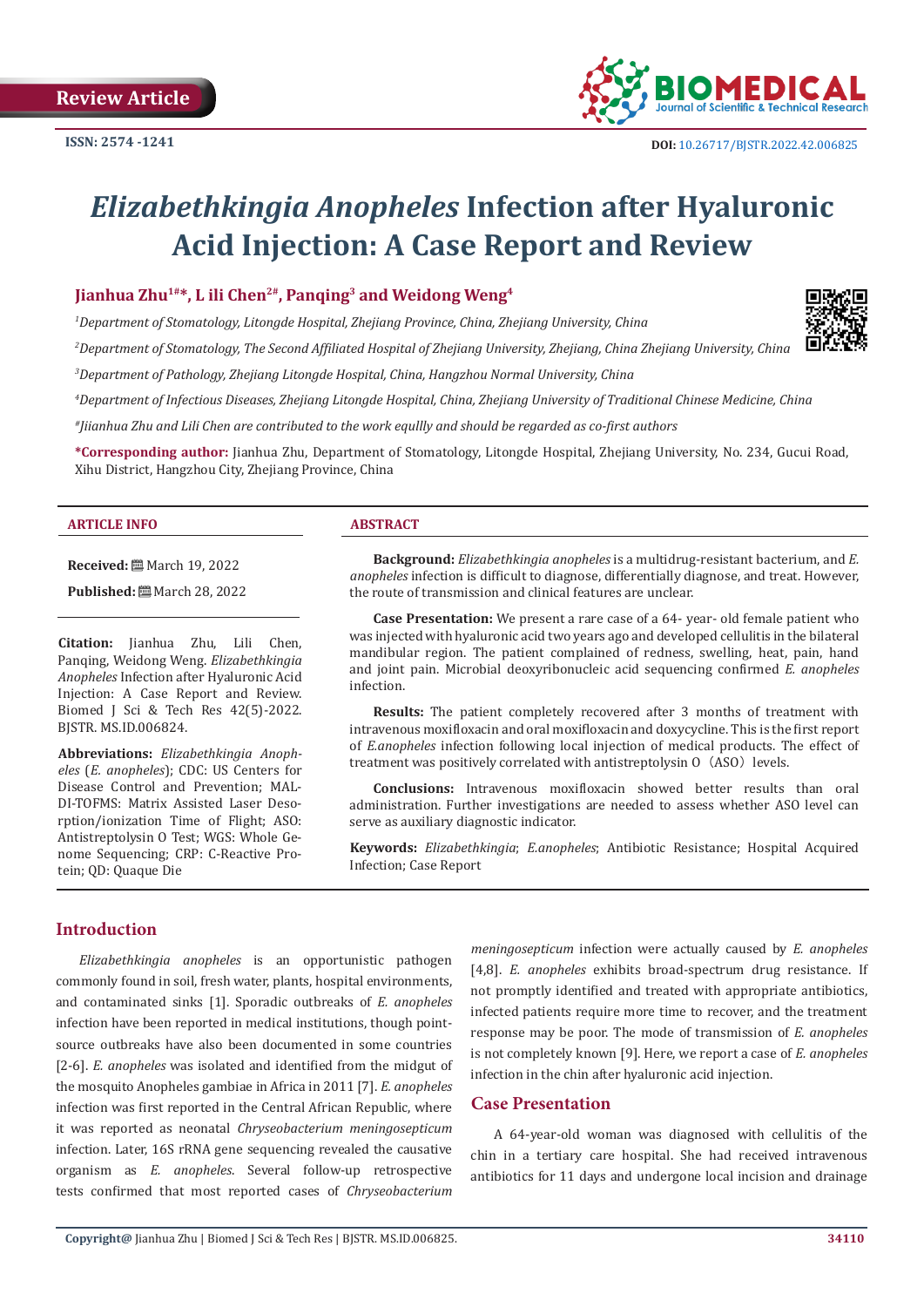(Figure 1A). However, swelling and pain in the mandible did not improve. She also complained of waist soreness and discomfort, pain, and morning stiffness in the metacarpophalangeal joints of both hands. She did not complain of tooth pain or report long-term low-grade afternoon fever, weight loss, night sweats, or history of rheumatoid disease. She had received two injections of hyaluronic acid in the chin at a hospital dedicated for plastic surgery once a year in the past two years. After being admitted to a hospital for the pain and swelling in the chin, she was treated with cefoperazonesulbactam sodium for five days. However, the chin, waist, and metacarpophalangeal joint pain did not resolve. After switching to piperacillin and tazobactam sodium between October 21 and 25, 2020, the symptoms of localized redness, swelling, heat, and pain

improved, and the area of infection became darker. From October 26 to 28, 2020, the patient reported worsening of symptoms. Physical examination revealed that the localized redness, swelling, heat, and pain had spread to the skin and soft tissues on both sides (Figure 1B). Leukocyte count and CRP test results suggested that the patient's infection had a tendency to spread. On October 30, 2020, intravenous moxifloxacin was initiated according to the Microbial DNA Test Report and relevant literature [5,6]. Oral doxycycline was added on November 3, 2020. Bilateral mandibular swelling, heat, pain, waist soreness, and morning stiffness of the metacarpophalangeal joints gradually subsided. The symptoms gradually improved until she was discharged from the hospital on November 9, 2020(Figures 1C-1E).



**Figure 1:** Extraoral photographs of the patient before, during, and after hospitalization.

A. The red arrow shows swelling in the bilateral mandibular region after incision and drainage, but the localized redness, heat, and pain did not show any significant improvement after antibiotic treatment (11 days before admission + 12 days after hospitalization).

B. The symptoms of redness, swelling, heat, and pain aggravated and the lesion showed a tendency to spread. Replacement of the drainage sheet is indicated by the arrow, and samples are taken for routine pathological and microbiological examination. C. After switching to moxifloxacin, the localized symptoms of redness and swelling disappeared. Healing of the incision is indicated by the arrow.

D. Healing of the incision further improved after suture removal, though one swelling persisted at the left part of the incision as indicated by the arrow.

E. Healing after bilateral incision and drainage following moxifloxacin and doxycycline treatment.

F. The bilateral drainage incisions healed completely after antibiotic withdrawal.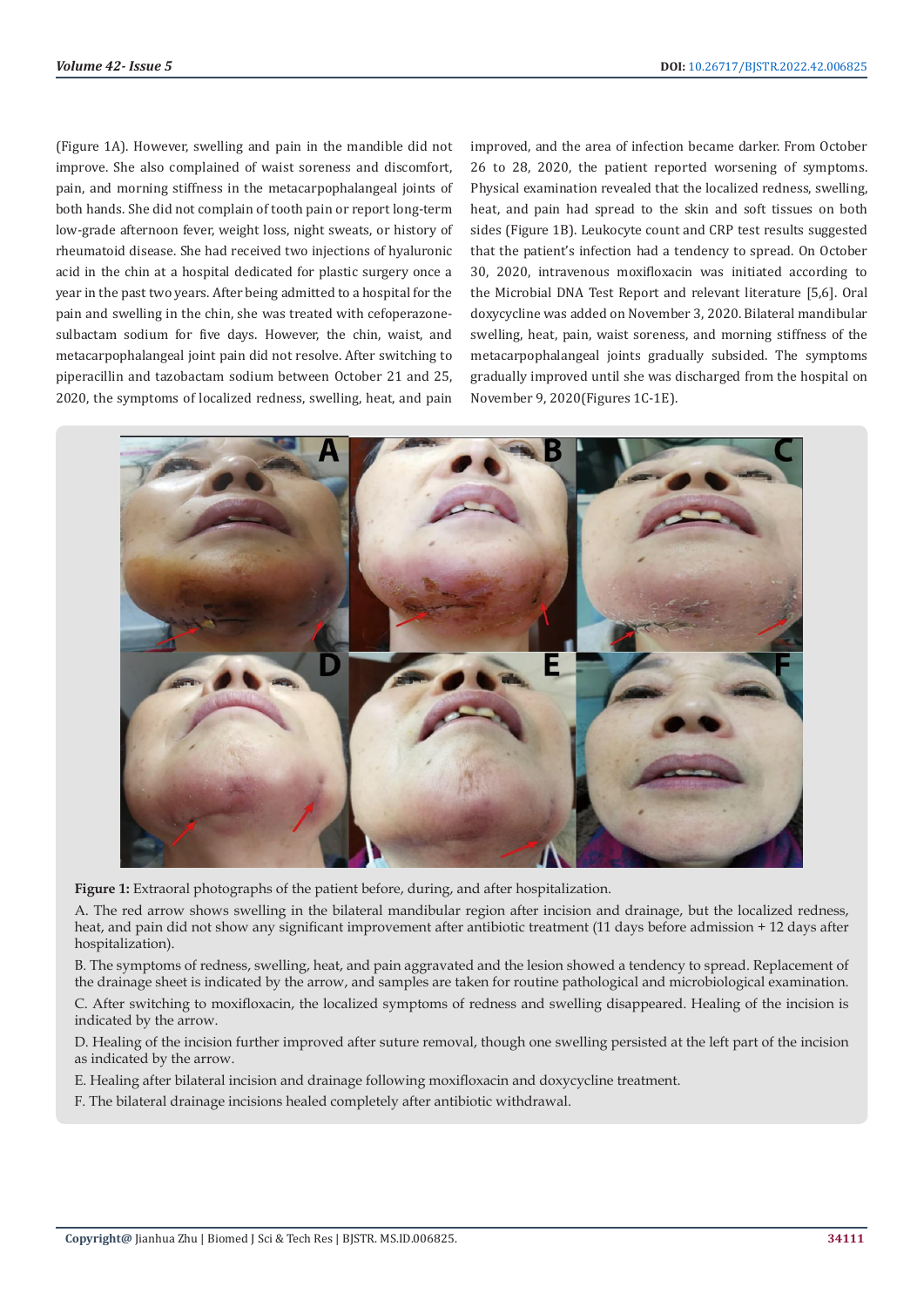#### **Physical Examination**

The mental protuberance and bilateral mandibular region showed pitting edema. Local incision and drainage of the rubber sheets which the tertiary hospital outpatient doctor had put in were observed. A small amount of blood was evident on drainage. No obvious purulent secretions were observed. The patient complained of pain on bending, which was bearable on slow bending. Localized swelling, tenderness, and reduced range of motion were evident in the distal segment of the left little finger. After 4 days of treatment with piperacillin-tazobactam sodium, the localized symptoms were relieved and the area of the swelling decreased, but the pigmentation persisted, tissue was hard, and elasticity was poor. Five days after the administration of piperacillin-tazobactam sodium, localized symptoms aggravated, intensity was greater than that before admission, and a new swelling had developed on the right side of the chin. Localized incision and drainage were performed, and a gray-white purulent discharge was observed. Treatment with moxifloxacin and doxycycline relieved redness, swelling, heat, pain, and symptoms of the waist.

#### **Processing**

On October 28, 2020, the patient underwent incision and drainage in the bilateral mandibular region. The wound pus smear was examined under a high-magnification microscope. No gramnegative bacilli were found on the pus swear, and no pathogenic microorganisms were found on the acid-fast stained smears. Meanwhile, the tuberculosis T-cell test, routine pathological examination, and deep-tissue microbial DNA examination were performed. Routine pathological reports suggest local foreign bodies and infections in the chin (Figures 2A-2C). On October 30, 2020, DIAN DIAGNOSTICS of Microbiology Company reported *E. anopheles* infection. Drug sensitivity and matrix-assisted laser desorption/ionization time of flight (MALDI-TOF) tests were not performed because of the limited microbial DNA. According to the literature, we planned to start intravenous 0.4(mg) moxifloxacin Quaque Die (QD) from October 30, 2020. On November 12, 2020, oral doxycycline hydrochloride (0.1 g) QD was started On November 17, 2020 [6,9]. the patient was discharged and advised to continue the medications.



**Figure 2:** Pathological examination of deep-tissue specimens.

A. The red arrow shows the foreign body, and the blue arrow shows the macrophage reaction (5×10 times the field of view). B. The red arrow shows the foreign body, the blue arrow shows the macrophage reaction, and the yellow arrow shows the neutrophil reaction (20×10 field of view).

C. Foreign body (40×10 view).

### **Results**

During the 3-month follow-up period from the termination of moxifloxacin and doxycycline treatment, the symptoms in the area of the mental protuberance and bilateral mandibular region subsided, physical examination showed no abnormalities, and the blood leukocyte count, classification of leukocyte, and Antistreptolysin O results were within reference range.

#### **Discussion**

In the present report, the patient was diagnosed with a localized *E. anopheles* infection after injection of hyaluronic acid based on the results of pathological examination, microbiological DNA analysis

and microbial infection test results. We did not conduct a followup microbiological epidemiological survey because of disputes between patients and hospitals using cosmetic products. It is unknown whether the infection was caused by the injection or use of a contaminated product. As that the patient was initially treated using multiple antibiotics, microbial DNA test results showed that microbial DNA level was low, making accurate diagnosis difficult. Specimens obtained from the lesional site may be contaminated by the normal flora (normal colonizing flora on the skin surface) of the site [10]. Therefore, strict disinfection and aseptic operation are advised to obtain samples from severely infected tissues for accurate diagnosis. Accordingly, microbial DNA and routine pathology sampling were completed simultaneously.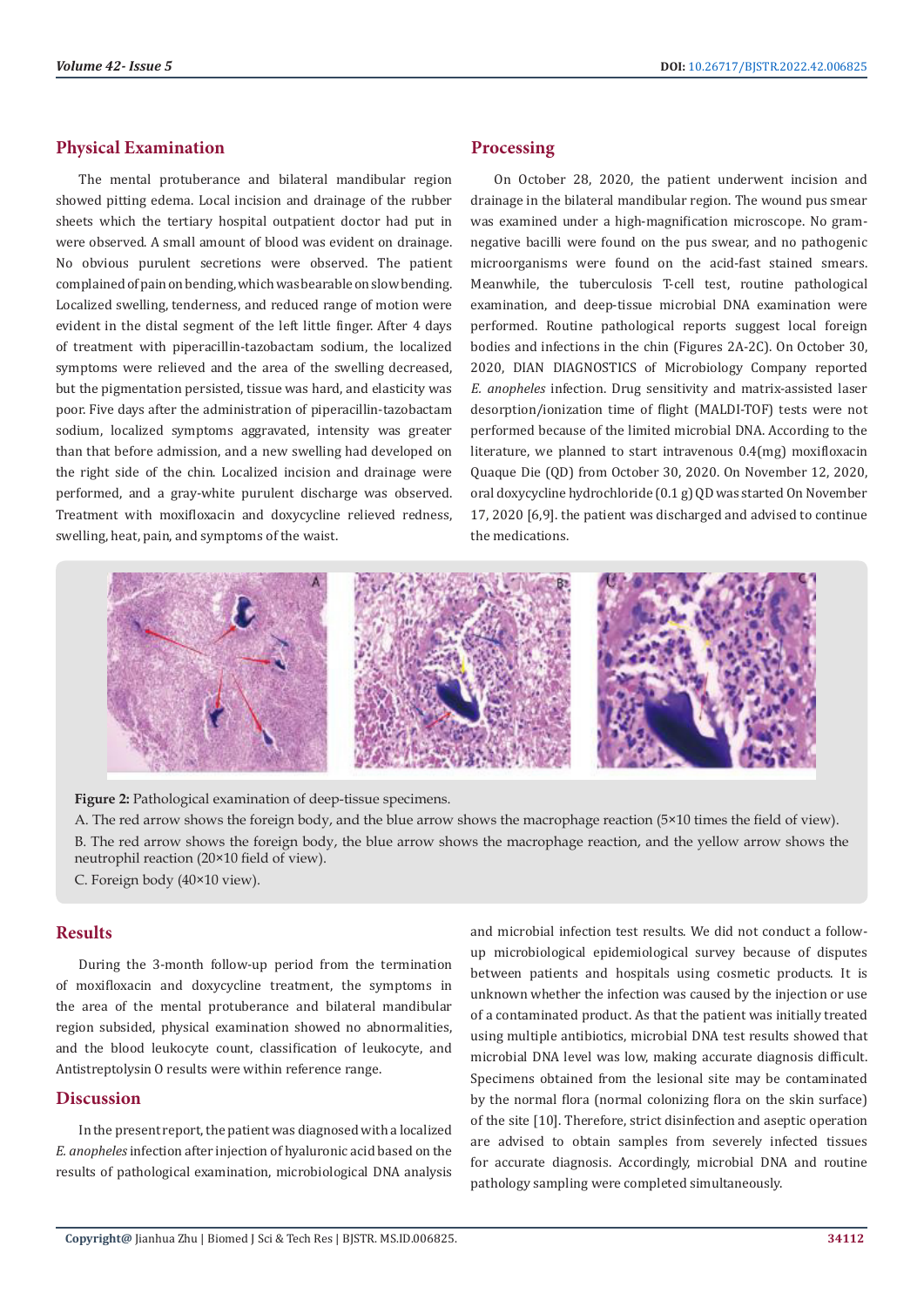**Table 1:** The resistance genes were gathered from Mi-Soon Han, et al. [17]; Delaney Burnard, et al.[9]; Susanna [23]; and Amandine Perrin [6]; Drug resistance genes have only been reported by the authors listed above, more in practice, and constantly updated and supplemented. They can be verified using the Comprehensive Antibiotic Resistance Database. Quinolones omitted – floxacin, and tetracyclines omitted – cycline. S: sensitive, R: resistance, I: intermediate sensitivity, NE: non-Enterobacteriaceae, EU: EUCASR, DRG: drug-resistance genes reported in the literature. The numerator represents *Elizabethkingia* anopheles and the denominator represent the genus *Elizabethkingia*. The drug sensitivity test included the minimum inhibitory concentration (MIC) and the paper method. Many antibiotics have no breakpoint presently; the effectiveness could be interpreted in the experiment; only the most commonly used antibiotics for the treatment of *Elizabethkingia anopheles*.

| <b>DRGs</b>             |                                                                      |                                                    |                                   |                                |                       | Antibiot-<br>ics                     |                          |               |               |                                                |
|-------------------------|----------------------------------------------------------------------|----------------------------------------------------|-----------------------------------|--------------------------------|-----------------------|--------------------------------------|--------------------------|---------------|---------------|------------------------------------------------|
| <b>PER1-1</b>           |                                                                      |                                                    |                                   | Piperacillin                   |                       |                                      |                          |               |               |                                                |
| <b>PER1-2</b>           | Countries                                                            | Time of case                                       | Author                            | Tazobac-                       | Quinolones            | <b>TC</b>                            | Sulfa                    | Rifampin      | Vancomycin    |                                                |
| BEPE-1                  |                                                                      |                                                    |                                   | tm%                            | $\frac{0}{0}$         | $\frac{0}{0}$                        | $\frac{0}{0}$            | $\frac{0}{0}$ | $\frac{0}{0}$ |                                                |
| BEPE-2                  |                                                                      |                                                    |                                   |                                |                       |                                      |                          |               |               | Transmission                                   |
| BEPE-3                  | American                                                             | 2015-2016                                          |                                   |                                | $Cipro-92s$           |                                      |                          |               |               |                                                |
| BEPE-4                  | retrospective<br>Wisconsin<br>analysis<br>Illinois<br>66<br>Michigan |                                                    | Amandine                          | <b>92S</b>                     | Leno-96S              | quit                                 | S                        | S             | $S-I$         |                                                |
| BEPE-5                  |                                                                      | Perrin, et<br>al. [6]                              | Piperacillin<br>100S              | Moxi-100s                      |                       |                                      |                          |               |               |                                                |
| BEPE-6                  |                                                                      |                                                    |                                   |                                |                       |                                      |                          |               |               |                                                |
| BEPE-7                  | Singapore                                                            | 2017Case con-<br>trail 3neonate<br>27enviromental  | Chee-Fu<br>Yung, et al.<br>$[4]$  | 92.4S 1.3R                     | Levo-78.5S<br>19R     | Doxy-92S<br>Tet-<br>ra-97.5S<br>1.3R | 92.4S<br>7.6R            | Ouit          | Ouit          | Confirm the<br>spread of tap<br>outlet in CICU |
| <b>TETA TETX</b>        |                                                                      |                                                    |                                   |                                | $Cipro-21s$           |                                      |                          |               |               |                                                |
| <b>GYRA</b>             |                                                                      |                                                    |                                   |                                | 51R                   |                                      |                          |               |               |                                                |
| <b>GYRB</b>             | Chinese<br>Hongkong                                                  | 2012 3case<br>report                               | Lau SK, et<br>al. [8]             | Quit                           | Levo-S Cip-<br>$ro-S$ | $\mathbb{R}$                         | S                        | S             | S             | Doubt mother                                   |
| <b>PARC PARE</b>        |                                                                      |                                                    |                                   |                                |                       |                                      |                          |               |               | to infant vertical<br>transmission             |
| (PLCA)<br>(LLD)         |                                                                      |                                                    |                                   |                                | Cipro-22S<br>72R      |                                      |                          |               |               |                                                |
| <b>VANW</b>             | South<br>Korean                                                      | 2009-2015<br>Retrospective<br>analysis 51/86       | Han et al.<br>2016                | 92S 8I                         | Levo-29S              | Quit                                 | <b>22S</b><br><b>78R</b> | 96S 2R        | 94I 6R        | Not reported<br>transmission                   |
| AMPC                    |                                                                      |                                                    |                                   |                                | 65R                   |                                      |                          |               |               |                                                |
| AMPG                    |                                                                      |                                                    |                                   |                                | Moxi-41S<br>49R       |                                      |                          |               |               |                                                |
| AADS                    |                                                                      |                                                    |                                   |                                | Gati-33S              |                                      |                          |               |               |                                                |
| BLAB1<br><b>BLABLAB</b> |                                                                      |                                                    |                                   |                                | 55R                   |                                      |                          |               |               |                                                |
| <b>BLACME</b>           |                                                                      |                                                    |                                   |                                |                       |                                      |                          |               |               |                                                |
| <b>BLAGOB</b>           | Australia                                                            | $(2002 - 2018)$<br>retrospective<br>analysis 22/28 | Delaney<br>Burnard, et<br>al. [9] | EU 31I 68R<br><b>NE31S 68I</b> | $Levo-100s$           | Doxy-<br>68S 31R                     | <b>75S</b><br>25R        | Quit          | Quit          | Hospital setting<br>infection                  |
| <b>VCLB</b>             |                                                                      |                                                    |                                   |                                |                       |                                      |                          |               |               |                                                |
| MEXA-3                  |                                                                      |                                                    |                                   |                                | Levo-56S<br>37I       |                                      |                          |               |               |                                                |
| MDTE-1<br><b>NA</b>     |                                                                      |                                                    |                                   |                                | $Cipro-75S$<br>25R    |                                      |                          |               |               |                                                |
| <b>MSBA</b>             |                                                                      |                                                    |                                   |                                |                       |                                      |                          |               |               |                                                |
| CAT-2                   |                                                                      |                                                    |                                   |                                |                       |                                      |                          |               |               |                                                |

The genus *Elizabethkingia* includes non-fermenting, nonsporing, non-motile, gram-negative aerobic bacilli. On discovery, CDC ((US Centers for Disease Control and Prevention) Group IIa was assigned to Flavobacterium, which was later reclassified

as Chryseobacterium in 1994[11]. In 2005, it was reclassified into a new genus, *Elizabethkingia*, based on the genotypes and phylogenetic characteristics. The genus contains three medically important species, *Elizabethkingia meningoseptica*, *Elizabethkingia*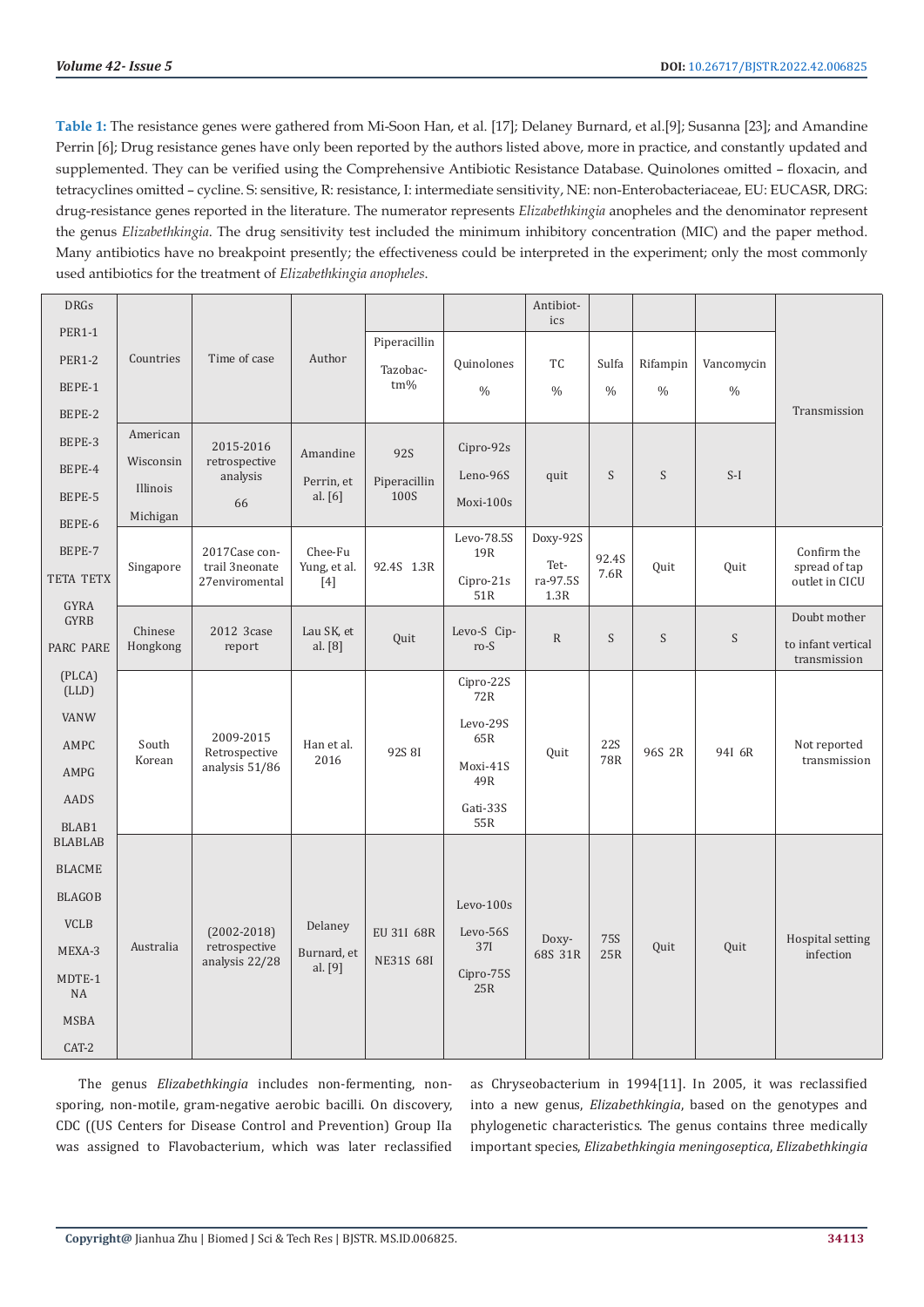*anopheles*, and *Elizabethkingia miricola* [12]. They cause clinical infections to spread mainly by mosquitoes of the genus Anopheles, which induce sepsis in immunocompromised patients and meningitis in neonates [8]. The clinical differential diagnosis of microbial infections is difficult because microbial gene phenotypes are very similar. Genome identification show that the nucleotide sequences of these three microorganisms have extremely high homology (> 98%) [6,8,9]. MALDI-TOF MS, 16S rRNA sequencing, DNA-DNA hybridization, and whole-genome sequencing (WGS) can be used to identify the microorganisms [13]. Owing to the rigid requirements of Food and Drug Adminstration (FDA) approval, strict laboratory requirements, and inadequate understanding of the constitution of *E. anopheles*, these microbial detection techniques are not commonly performed in ordinary laboratories to differential diagnosis of *E.anopheles*. Therefore, relevant microbial databases are not updated continually, rendering the diagnosis of their infections difficulty [14].

*E. anopheles* infections have been reported sporadically in the United States [6], Central African Republic [15], South Korea [16] Singapore [4], China [17], Chinese Taipei [5,18], and Chinese Hong Kong [19]. Moreover, the number of reports has gradually increased in recent years. Notably, *E. anopheles* inherently possesses almost all antibiotic-resistant nucleotide sequences (Table 1). However, genes for these hydrolytic antibiotic enzymes do not cause complete resistance in clinical practice. For example, vancomycin, quinones, rifampicin, and aminoglycosides have been reported as effective in clinical infections [14,20,21]. The choice of empirical treatment requires a complex antibiotic selection process involving a combination of literature reports and clinical observations. Patients with deep tissue or organ infections have higher mortality rates [9,22,23]. In the present case, intravenous moxifloxacin was more effective than oral administration in improving symptoms, though some reports indicate that oral antibiotics can effectively treat the infection [24].

The high phylogenetic diversity and temporal and geographic dynamics of *E. anopheles* render it difficult to develop an ideal treatment regimen. This means that antibiotic resistance may vary according to the species and the region and time of bacterial isolation. Clinically significant differences in the results of drug susceptibility tests for strains in the same region, different hospitals, and different years could be evident [4,6,8,9,17,25]. The common empirical anti-infective program is to choose from the following antibiotics: quinolones, ciprofloxacin, moxifloxacin, tetracycline, minocycline, doxycycline, trimethoprim sulfamethoxazole, rifampin, piperacillintazobactam, cefoperazone-sulbactam, and vancomycin, used alone or in combination [8,14,16-18]. However, drug resistance gene tests show that E. anopheles contains the genes for resistance to all these antibiotics. Consequently, it is moderately sensitive or

resistant to these antibiotics, which increases the difficulty of antibiotic selection [14, 19]. Identifying the microorganism and selecting antibiotics based on drug sensitivity tests are the most reliable methods for shortening the duration of hospital stay and treatment [9,26].

The transmission route of *Elizabethkingia* has not been sufficiently investigated. The relationship between the species within the flora and global strain relatedness has not been defined because of continuous evolution of microorganisms [9]. An indwelling catheter in the patient's body has been reported as the primary risk factor for infection. The catheter should be removed during treatment [1,2,8,16]. The infection can spread through contact with contaminated sink taps during hand washing [3]. From 2012 to 2013, Wisconsin, USA, exhibited the largest pointsource outbreak since the first report of *E. anopheles* infection. A CDC investigation confirmed exposure within the health care system prior to the detection of *Elizabethkingia* spp., of which 2 cases of infection were highly suspected to be related to indwelling catheters in the body, while the rest were not found to be clearly transmitted [6,22]. Water sources within the hospital environment were reported as the main routes of infection in England and Australia, and the concept of water-borne transmission was proposed [2,9]. A maternal amniocentesis/chorial infection has also been proposed [8]. *E. anopheles* infections have been reported after the consumption of freshwater fish [21,27]. Most literature reports are nosocomial or community-acquired infections. Cultures of various body fluids can test positive for *E. anopheles*, including blood, lower respiratory tract sputum, cerebrospinal fluid, pleural effusion, abdominal effusion, and synovial fluid. The transmission of this bacterium has not been fully investigated. Although *E. anopheles* was isolated from the midgut of the mosquito Anopheles gambiae in the Central African Republic, current clinical, environmental, and genetic analysis evidence does not support the theory of mosquitoborne infection [2,6,16,21]. The route of transmission among the population is not determined [24]. This is the first report of *E. anopheles* infection caused by local injection of medical products.

The clinical features of *E. anopheles* and other *Elizabethkingia* infections are not well documented [5]. The risk factors and clinical characteristics of *Elizabethkingia* infection in patients of South Korea have been reported [16]. Advanced age, malignancy, chemotherapy, residents of nursing homes, neonatal patients, organ transplantation, underlying diseases, indwelling central catheters, exposures within the health care system, hypoalbuminemia, intensive care unit admission, and continued use of carbapenems are risk factors for *E. anopheles* infection. In this report, the levels of Antistreptolysin O (ASO) were positively correlated with the efficacy of antibiotics. No related adverse reactions have been reported for hyaluronic acid injection products [28].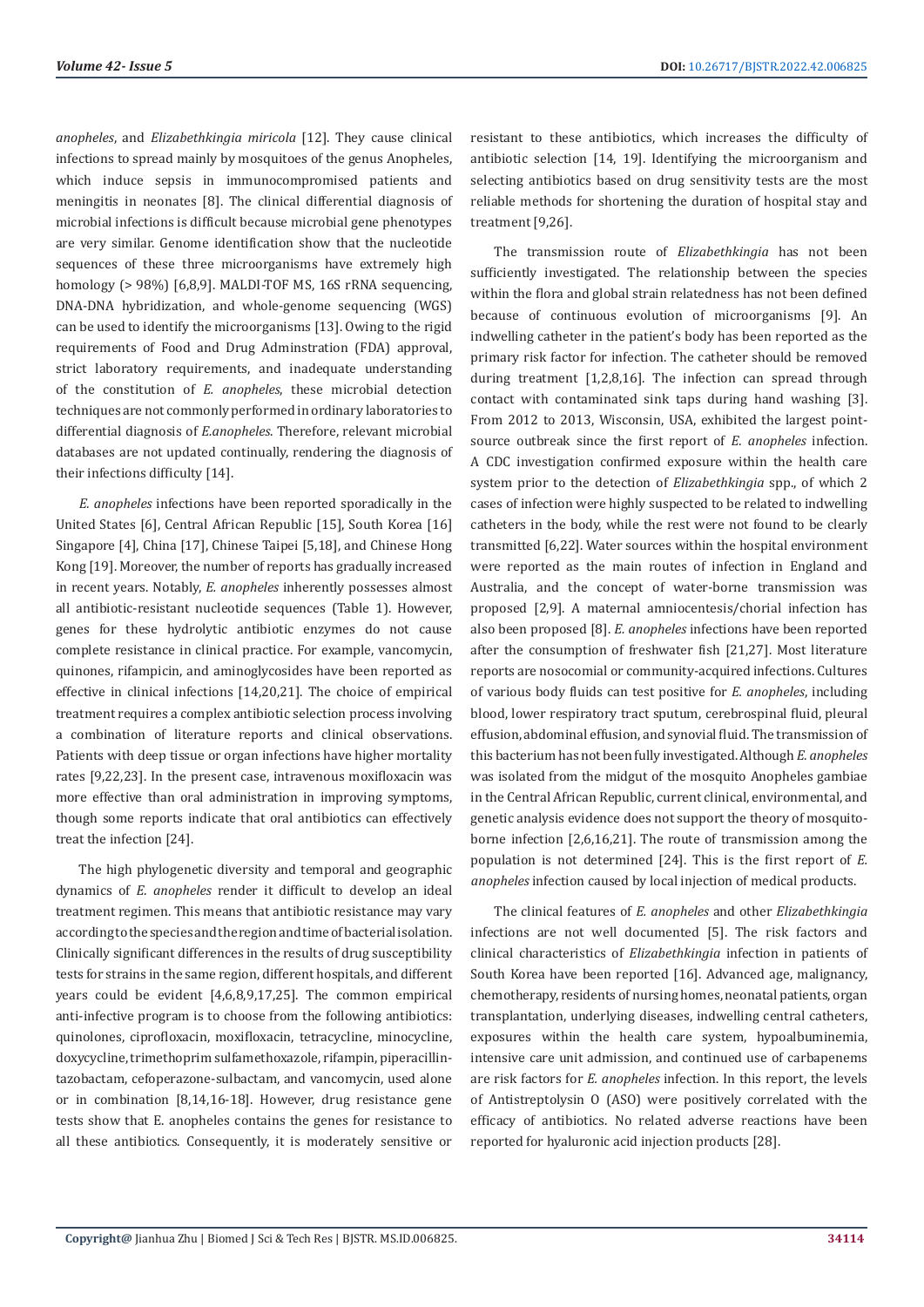#### **Conclusion**

*E. anopheles* is a broad-spectrum antibiotic-resistant bacterium. Empirical treatment regimens involve single or combined administration of antibiotic. The choice of antibiotic changes with time and region vary attributed to the continuous evolution of microorganisms. We report the first case of *E. anopheles* infection after hyaluronic acid injection. Treatment with intravenous moxifloxacin showed better results than oral moxifloxacin. The effects of these treatments were positively correlated with ASO levels. Further studies are needed to determine whether ASO level can be used as an auxiliary diagnostic marker.

# **Authors' Contribution**

JZ. completed the patient's treatment process, the collection of clinical pictures, manuscript writing and submission process. LC. directed the writing of articles, revision of manuscripts, selection of magazines, and editing of pictures. PQ. completed the production and interpretation of pathological pictures. WW. assists in the clinical treatment process, guides the review of literatures and the selection of antibiotics. All authors have read and approved the manuscript.

## **Funding**

No funding was obtained for this study.

# **Institutional Review Board Statement**

The study was conducted according to the guidelines of the Declaration of Helsinki on experimentation involving human subjects as revised in 2013. Ethical review and approval were waived for this study, due to the design of the present study, namely a case-report prepared according to the CARE guidelines ([https://](https://www.care-statement.org) [www.care-statement.org\)](https://www.care-statement.org). The said guidelines state that "authors have an ethical duty to obtain informed consent from the patient to publish patient information in a case report. Consent becomes informed when the patient or a relative reads the case report and approves its contents. If the patient cannot give consent and attempts to find a relative to give proxy consent have failed, the authors should seek permission to publish from an institutional committee". This completely agrees with our Institutional policy: The Ethical approval was not sought for the present case-report also because no experimental procedures were performed.

# **Informed Consent Statement**

Explicit Written consent on publication had gained before the manuscript submission. We also had gained the patient's signed informed consent to use facial image in the publishing paper.

# **Availability of Data and Material**

Not applicable.

# **Conflicts of Interest**

The authors declare that there is no conflict of interest regarding the publication of this article. There are also no conflicts of interest between authors, any other persons and units.

# **Supplementary Material**

The laboratory only provides the Chinese version of the microbiological test report. There is no English version of the test report.

#### **References**

- 1. [Kingsley N Weaver, Roderick C Jones, Rosemary Albright, Yolanda](https://pubmed.ncbi.nlm.nih.gov/19929372/) [Thomas, Carlos H Zambrano, et al. \(2010\) Acute emergence of](https://pubmed.ncbi.nlm.nih.gov/19929372/) [Elizabethkingia meningoseptica infection among mechanically](https://pubmed.ncbi.nlm.nih.gov/19929372/) [ventilated patients in a long-term acute care facility. Infection control](https://pubmed.ncbi.nlm.nih.gov/19929372/) [and hospital epidemiology 31\(1\): 54-58.](https://pubmed.ncbi.nlm.nih.gov/19929372/)
- 2. [Luke SP Moore, Daniel S Owens, Annette Jepson, Jane F Turton, Simon](https://www.ncbi.nlm.nih.gov/pmc/articles/PMC4696684/) [Ashworth, et al. \(2016\) Waterborne Elizabethkingia meningoseptica in](https://www.ncbi.nlm.nih.gov/pmc/articles/PMC4696684/) [Adult Critical Care. Emerg Infect Dis 22\(1\): 9-17.](https://www.ncbi.nlm.nih.gov/pmc/articles/PMC4696684/)
- 3. [Chee-Fu Yung, Matthias Maiwald, Liat H Loo, Han Y Soong, Chin B Tan,](https://www.ncbi.nlm.nih.gov/pmc/articles/PMC6106401/) [et al. \(2018\) Elizabethkingia anophelis and Association with Tap Water](https://www.ncbi.nlm.nih.gov/pmc/articles/PMC6106401/) [and Handwashing, Singapore. Emerg Infect Dis 24\(9\): 1730-1733.](https://www.ncbi.nlm.nih.gov/pmc/articles/PMC6106401/)
- 4. [Chew KL, Cheng B, Lin RTP, Jeanette WP Teo \(2018\) Elizabethkingia](https://www.ncbi.nlm.nih.gov/pmc/articles/PMC5824065/) [anophelis Is the Dominant Elizabethkingia Species Found in Blood](https://www.ncbi.nlm.nih.gov/pmc/articles/PMC5824065/) [Cultures in Singapore. Journal of clinical microbiology 56\(3\).](https://www.ncbi.nlm.nih.gov/pmc/articles/PMC5824065/)
- 5. [MS Hsu, CH Liao, YT Huang, CY Liu, CJ Yang, et al. \(2011\) Clinical](https://pubmed.ncbi.nlm.nih.gov/21461847/) [features, antimicrobial susceptibilities, and outcomes of Elizabethkingia](https://pubmed.ncbi.nlm.nih.gov/21461847/) [meningoseptica \(Chryseobacterium meningosepticum\) bacteremia at](https://pubmed.ncbi.nlm.nih.gov/21461847/) [a medical center in Taiwan, 1999-2006. European journal of clinical](https://pubmed.ncbi.nlm.nih.gov/21461847/) [microbiology & infectious diseases: official publication of the European](https://pubmed.ncbi.nlm.nih.gov/21461847/) [Society of Clinical Microbiology 30\(10\): 1271-1278.](https://pubmed.ncbi.nlm.nih.gov/21461847/)
- 6. [Amandine Perrin, Elise Larsonneur, Ainsley C Nicholson, David J](https://pubmed.ncbi.nlm.nih.gov/28537263/) [Edwards, Kristin M Gundlach, et al. \(2017\) Evolutionary dynamics](https://pubmed.ncbi.nlm.nih.gov/28537263/) [and genomic features of the Elizabethkingia anophelis 2015 to 2016](https://pubmed.ncbi.nlm.nih.gov/28537263/) [Wisconsin outbreak strain. Nature communications 8: 15483.](https://pubmed.ncbi.nlm.nih.gov/28537263/)
- 7. [Peter Kämpfer, Holly Matthews, Stefanie P Glaeser, Karin Martin, Nicole](https://pubmed.ncbi.nlm.nih.gov/21169462/) [Lodders, et al. \(2011\) Elizabethkingia anophelis sp. nov., isolated from](https://pubmed.ncbi.nlm.nih.gov/21169462/) [the midgut of the mosquito Anopheles gambiae. Int J Syst Evol Microbiol](https://pubmed.ncbi.nlm.nih.gov/21169462/) [61\(Pt 11\): 2670-2675.](https://pubmed.ncbi.nlm.nih.gov/21169462/)
- 8. [Lau SKP, Chow W-N, Foo CH, Shirly OT Curreem,George CS Lo, et al.](https://www.researchgate.net/publication/303317283_Elizabethkingia_anophelis_bacteremia_is_associated_with_clinically_significant_infections_and_high_mortality) [\(2016\) Elizabethkingia anophelis bacteremia is associated with clinically](https://www.researchgate.net/publication/303317283_Elizabethkingia_anophelis_bacteremia_is_associated_with_clinically_significant_infections_and_high_mortality) [significant infections and high mortality . Scientific Reports 6\(1\).](https://www.researchgate.net/publication/303317283_Elizabethkingia_anophelis_bacteremia_is_associated_with_clinically_significant_infections_and_high_mortality)
- 9. [Delaney Burnard, Letitia Gore, Andrew Henderson, Ama Ranasinghe,](https://pubmed.ncbi.nlm.nih.gov/32580952/) [Haakon Bergh, et al. \(2020\) Comparative Genomics and Antimicrobial](https://pubmed.ncbi.nlm.nih.gov/32580952/) [Resistance Profiling of Isolates Reveal Nosocomial Transmission and](https://pubmed.ncbi.nlm.nih.gov/32580952/) [Susceptibility to Fluoroquinolones, Tetracyclines, and Trimethoprim-](https://pubmed.ncbi.nlm.nih.gov/32580952/)[Sulfamethoxazole. Journal of clinical microbiology 58\(9\).](https://pubmed.ncbi.nlm.nih.gov/32580952/)
- 10. [S Maraki, E Scoulica, A Manoura, N Papageorgiou, C Giannakopoulou, et](https://pubmed.ncbi.nlm.nih.gov/19685348/) [al. \(2009\) A Chryseobacterium meningosepticum colonization outbreak](https://pubmed.ncbi.nlm.nih.gov/19685348/) [in a neonatal intensive care unit. Eur J Clin Microbiol Infect Dis 28\(12\):](https://pubmed.ncbi.nlm.nih.gov/19685348/) [1415-1419.](https://pubmed.ncbi.nlm.nih.gov/19685348/)
- 11. [Vandamme P, Bernardet JF, Segers P, B Holmes \(1994\) NOTES: New](https://www.microbiologyresearch.org/content/journal/ijsem/10.1099/00207713-44-4-827) [Perspectives in the Classification of the Flavobacteria: Description of](https://www.microbiologyresearch.org/content/journal/ijsem/10.1099/00207713-44-4-827) [Chryseobacterium gen. nov., Bergeyella gen. nov., and Empedobacter](https://www.microbiologyresearch.org/content/journal/ijsem/10.1099/00207713-44-4-827) [nom. rev. International Journal of Systematic Bacteriology 44\(4\): 827-](https://www.microbiologyresearch.org/content/journal/ijsem/10.1099/00207713-44-4-827) [831.](https://www.microbiologyresearch.org/content/journal/ijsem/10.1099/00207713-44-4-827)